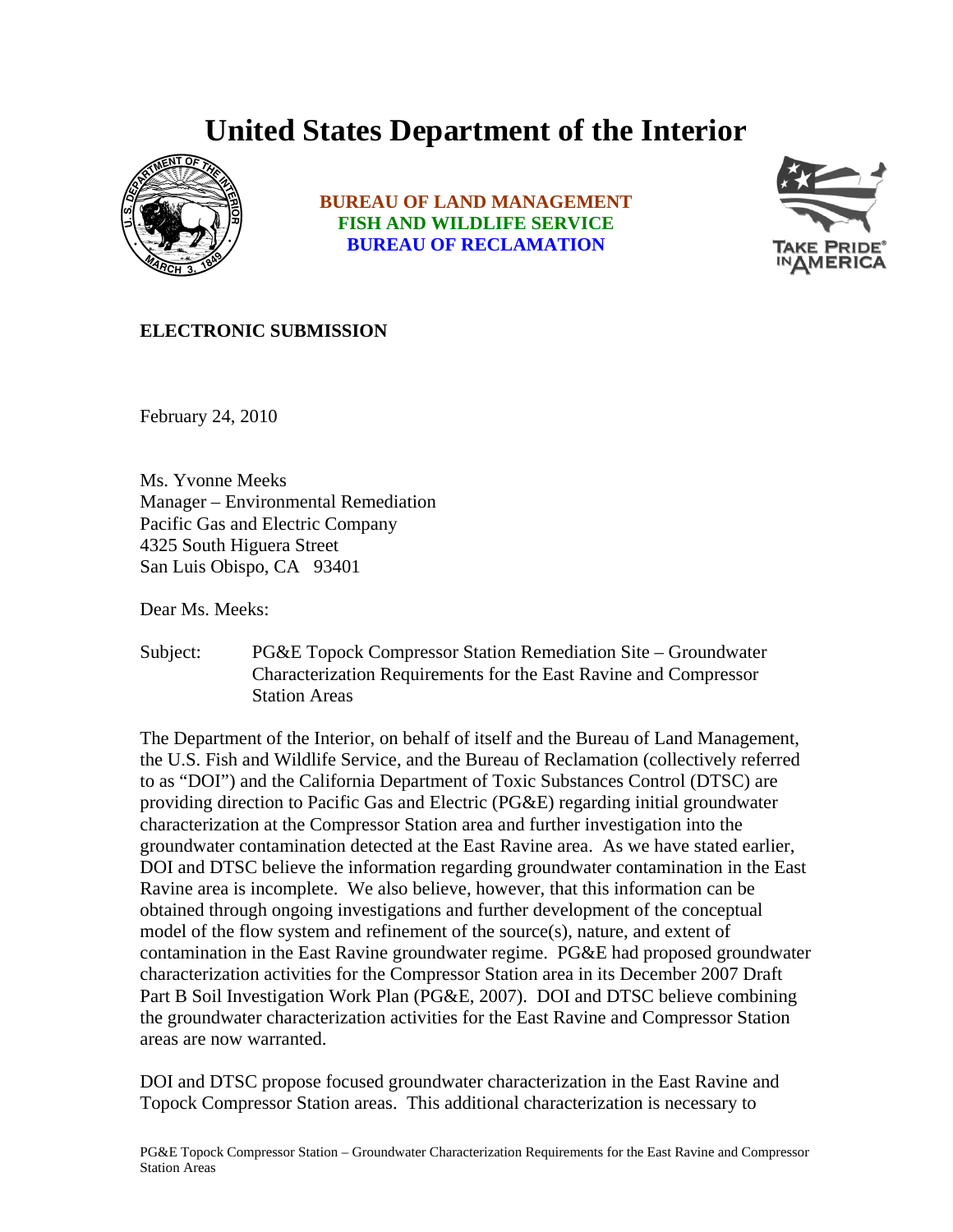Ms. Yvonne Meeks February 24, 2010 Page 2

determine whether contamination poses an unacceptable risk to human health and/or the environment or fails to comply with applicable or relevant and appropriate requirements (ARARs). The information gathered will also assist in refining remedial actions that are effective while limiting impacts to natural and cultural resources, to the extent practical.

## *East Ravine Area Bedrock Characterization*

Additional characterization of the groundwater contamination in bedrock in the East Ravine area through installation of a limited number of focused wells is necessary to:

- Define the nature and extent of groundwater contamination within the bedrock and/or alluvium in the East Ravine area. The detection of contamination in bedrock in the southernmost wells bordering the Chemehuevi Mountains was unexpected and not consistent with the previous conceptual model of only northward flow and contaminant migration. Understanding the extent of the groundwater contamination is a fundamental data need necessary to refine an East Ravine area bedrock groundwater remedy that is focused on cleaning up groundwater with the least amount of additional impacts from wells and infrastructure.
- Identify the source(s) of the bedrock groundwater contamination observed in the East Ravine area. Knowledge of the source(s) of contamination is beneficial in understanding the potential for ongoing releases to groundwater, migration pathways within bedrock, and remedial actions necessary to protect groundwater resources and prevent discharge of contaminated groundwater to the Colorado River. We believe that this information can be obtained through installation of additional wells need to refine the source of contamination in the East Ravine groundwater regime. Collection of the additional data is intended to reduce the risk of additional impacts to groundwater, and to better define an East Ravine area bedrock groundwater remedy that is focused on clean up with the least amount of additional impacts from wells and infrastructure.

Currently DOI and DTSC estimate at least two to four additional bedrock well locations may be required for East Ravine bedrock characterization. This is consistent with the total number of wells discussed during previous meetings with PG&E's and shared with the tribes in the November 2009 letter from BLM.

## *Topock Compressor Station Area*

Installation of a limited number of monitoring wells within the Topock Compressor Station area is necessary to: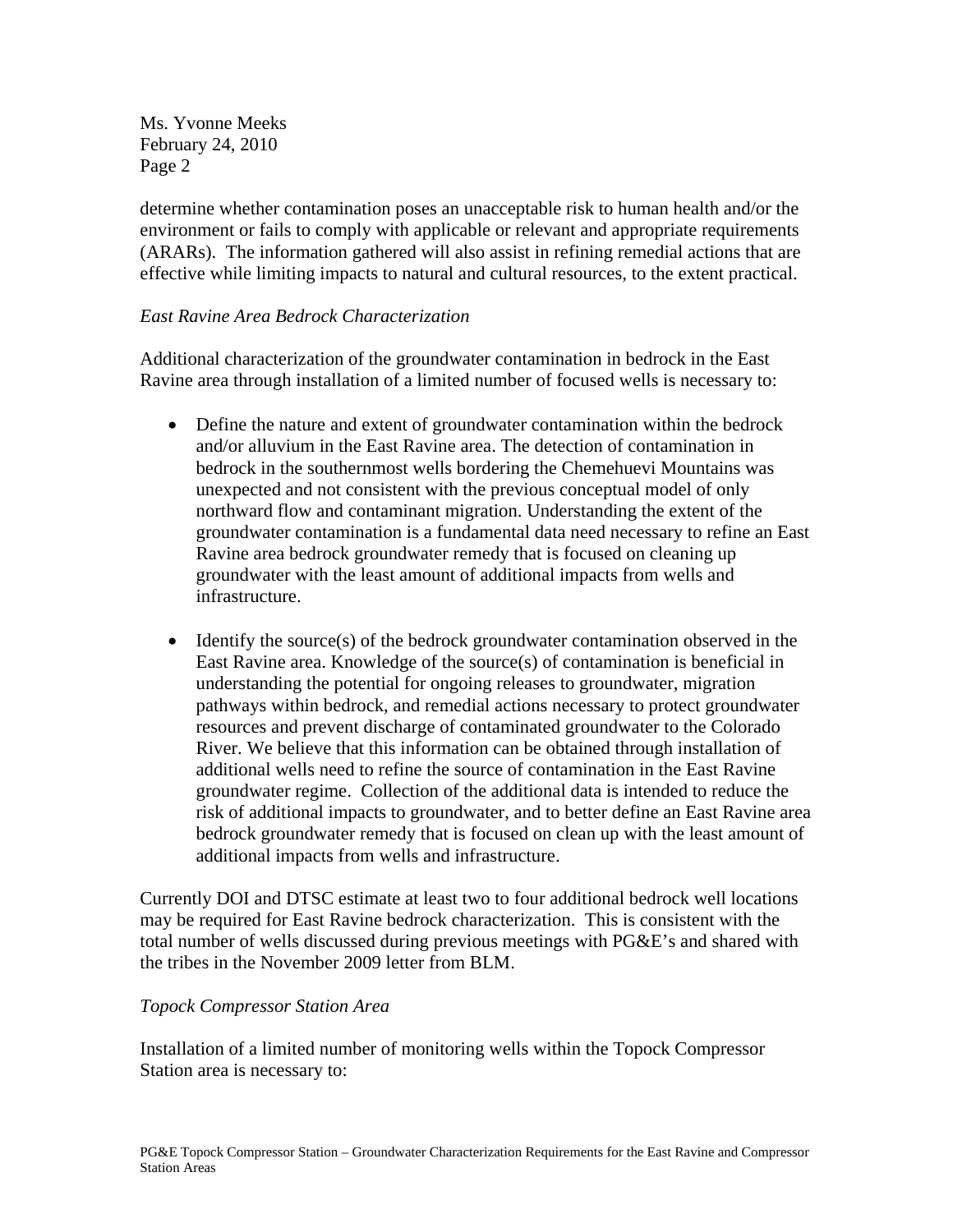Ms. Yvonne Meeks February 24, 2010 Page 3

- Define the nature and extent of any bedrock and alluvial groundwater contamination within the Compressor Station area. No wells currently exist in this area where potential exists for former operational units to have impacted groundwater (PG&E, 2007). Determining the nature and extent of the groundwater contamination in this area will, among other things, assist in refining the groundwater remedy, if necessary; interpreting groundwater data during the course of remedial activities; and ensuring that all parts of the plume meet clean up objectives.
- Characterize hydrogeologic conditions within bedrock and alluvium below the station area.
- Determine whether groundwater contaminant sources are present within the compressor station boundary that could affect the immediate area or surrounding land, including the East Ravine area. The Compressor Station lies on a ridge with potential groundwater flow pathways away from the ridge. Existing site data do not address the potential for groundwater sources within the Compressor Station. Collection of these additional data is intended to reduce the risk of additional impacts to groundwater including surrounding lands.

Currently DOI and DTSC estimates that five to six wells would be required for characterization of groundwater potentially affected by the sources within the Topock Compressor Station.

In November 2009, as part of the ongoing consultation process, BLM provided an informational letter to the nine Native American Tribes regarding the DOI interest in further characterization of the East Ravine and Compressor Station areas. No correspondence was received from the tribes in regards to this matter.

It is the expectation of DOI and DTSC that an addendum to the *Revised Work Plan for the East Ravine Groundwater Investigation* be submitted for review and approval to address the data needs for both the East Ravine and Compressor Station areas. Prior to submittal of the addendum, it is our expectation that the agencies will meet with PG&E, interested tribes and other involved stakeholders regarding the proposed activities.

We look forward to meeting with you soon regarding East Ravine.